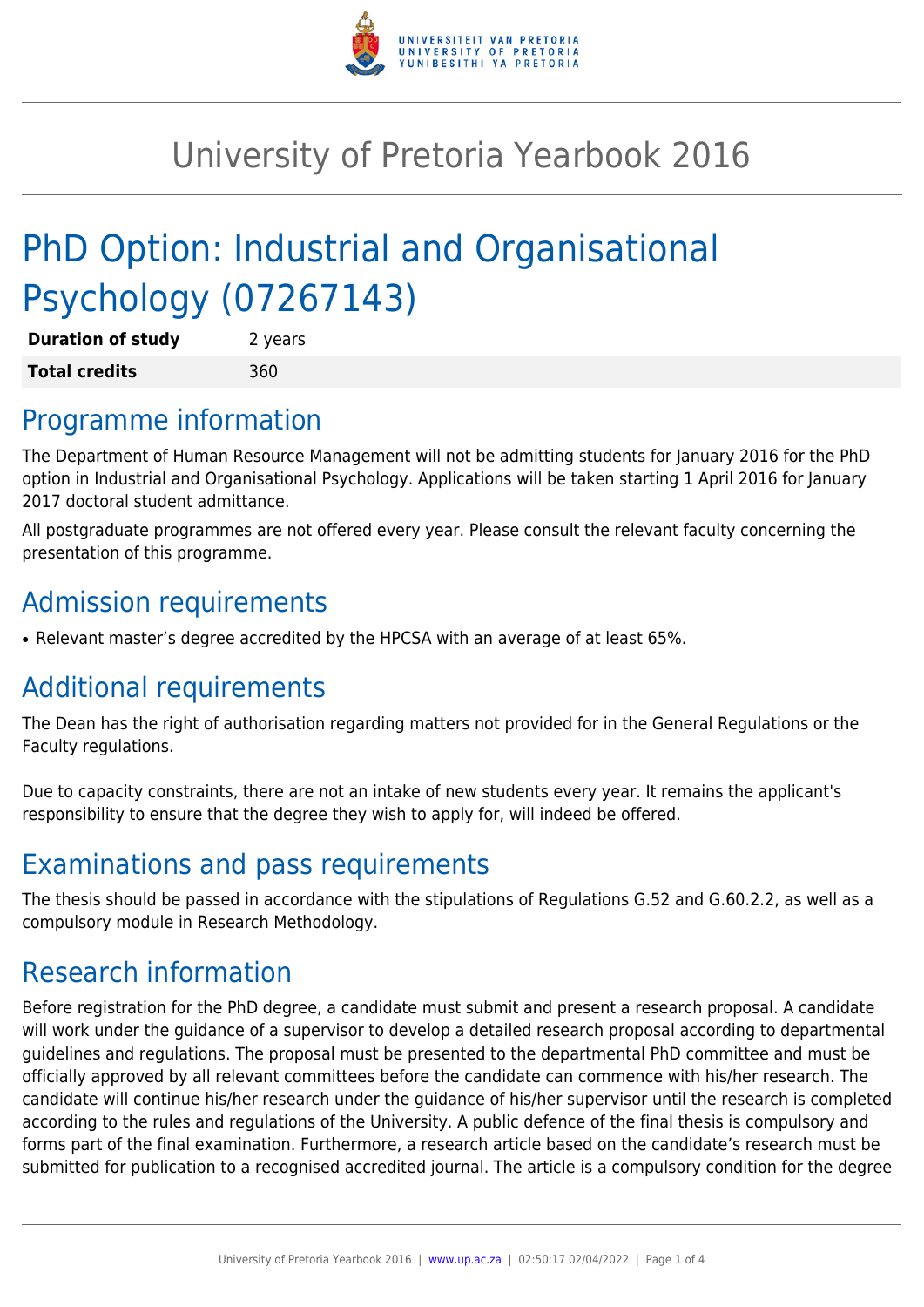

to be conferred on the candidate. The research component contributes 100% towards the total requirement for the degree.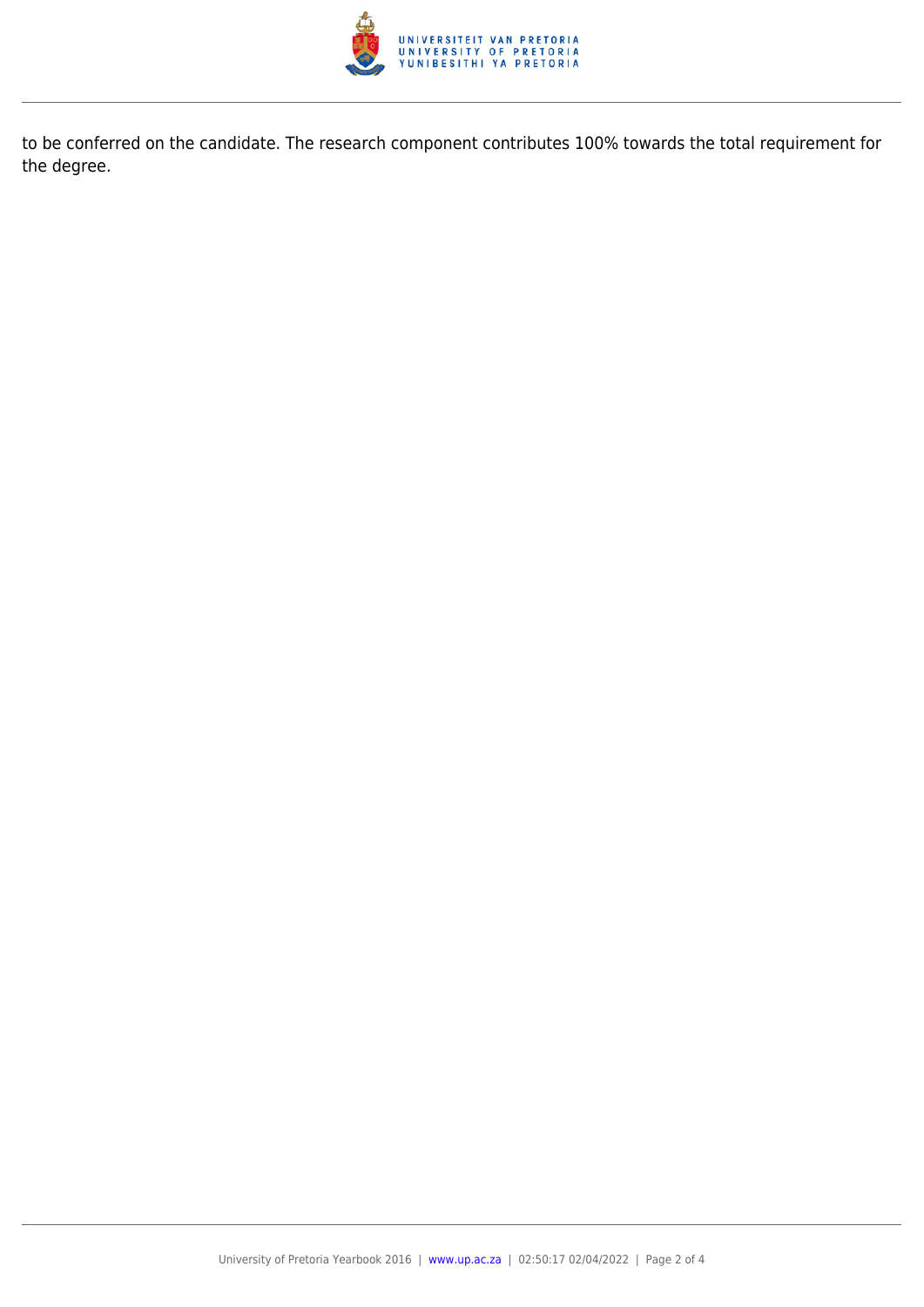

## Curriculum: Year 1

**Minimum credits: 360**

### **Core modules**

#### **Thesis 995 (BDO 995)**

| <b>Module credits</b>         | 360.00                    |
|-------------------------------|---------------------------|
| <b>Prerequisites</b>          | No prerequisites.         |
| Language of tuition           | Both Afr and Eng          |
| <b>Academic organisation</b>  | Human Resource Management |
| <b>Period of presentation</b> | Year                      |

### **Research proposal 901 (EBW 901)**

| <b>Module credits</b>         | 1.00                     |
|-------------------------------|--------------------------|
| <b>Prerequisites</b>          | No prerequisites.        |
| Language of tuition           | English                  |
| <b>Academic organisation</b>  | <b>EMS Dean's Office</b> |
| <b>Period of presentation</b> | Semester 1 or Semester 2 |
|                               |                          |

#### **Module content**

Human resource management.